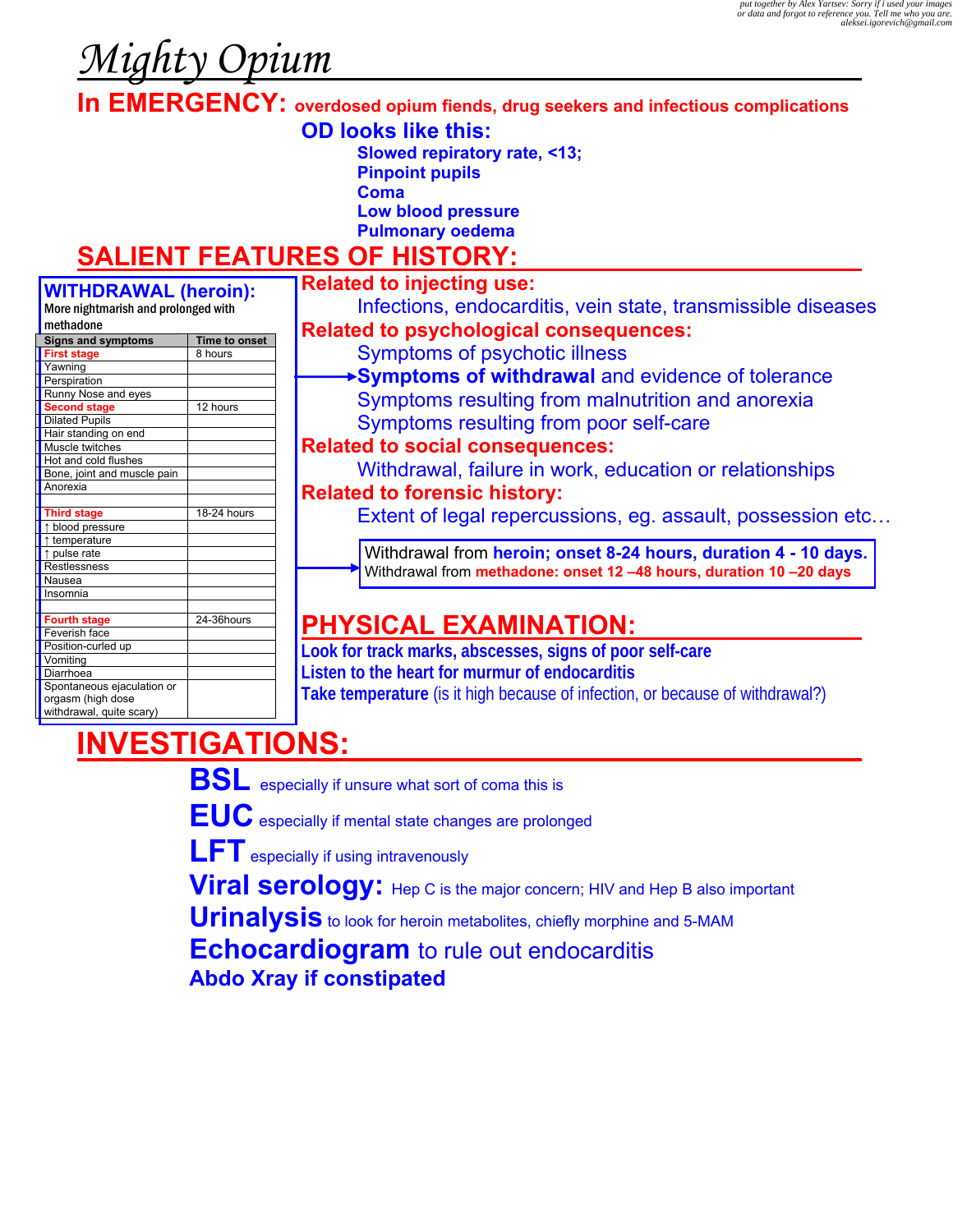# **MANAGEMENT**

# **ACUTE: in the EMERGENCY setting:**

#### **Life and limb not threatened? SEDATE AND OBSERVE. Diazepam 10mg PRN Severe intoxication? Unconscious overdose?**

Immediate Effects: Acute reversal of OD Extreme unhappiness Nausea, vomiting, diaphoresis Hyperalgesia Agitation / Anxiety Hyperventilation

- **Secure airway (may need to intubate) Urinary catheter** (monitor output)
- **NALOXONE** in small increments, until you raise the dead
- **Regular chest auscultation: looking for pulmonary oedema**
- **Frusemide** if pulmonary oedema develops
	- **IV fluids** if dehydrated

Choice of setting very important; does this person need to be in hospital? If they are motivated, they can detox at home.

#### *Medications to treat symptoms of withdrawal*

Involves the administration of various drugs to treat individual symptoms as they arise:

- 
- Muscle aches/pains
- 
- 
- 
- 
- Muscle cramps **and Communister Communist Communist Communist Communist Communist Communist Communist Communist Communist Communist Communist Communist Communist Communist Communist Communist Communist Communist Communist C** Lomotil as required

Mausea metoclopramide (MAXOLON) 10mg, 4-6 hours<br>Muscle aches/pains paracetamol baracetamol 5mg, 4-6 hours - Abdominal cramps hyoscine 20mg, every 6 hours Sleeplessness/anxiety diazepam (VALIUM) 10mg 6 hours. Stop after 3-4 days<br>Diarrhoea 1 0motil as required

- **CLONIDINE: weirdly central-acting blood pressure tablet; improves "the shakes"**
- **Antidepressants** can help with the whole process

### **MAINTENANCE:**

**Methadone:** long acting synthetic opioid, terrible withdrawal, daily dosing (with "take away" doses for patients who behave well and do as they are told). Plus it makes you desperately unhappy.

#### **Buprenorphine**

Studies have demonstrated buprenorphine to be:

- 1. More effective than systematic medications to relieve symptoms
- 2. More effective in retaining patients through the withdrawal episode
- 3. More effective in reducing heroin use in outpatient settings.

As with other treatment regimes, the aim of this treatment is the reduction of withdrawal symptoms and cravings. Before commencing treatment, **patients must abstain from heroin for at least 6 hours**, take **no methadone for 24 hours** and patients need to abstain from heroin use until stabilised on Buprenorphine. WARNING!

Unsupervised use of other sedative drugs, such as benzodiazepines, alcohol, opiates, tricyclic anti depressants in combination with Buprenorphine **can be extremely dangerous, resulting in coma, respiratory depression and even death.**